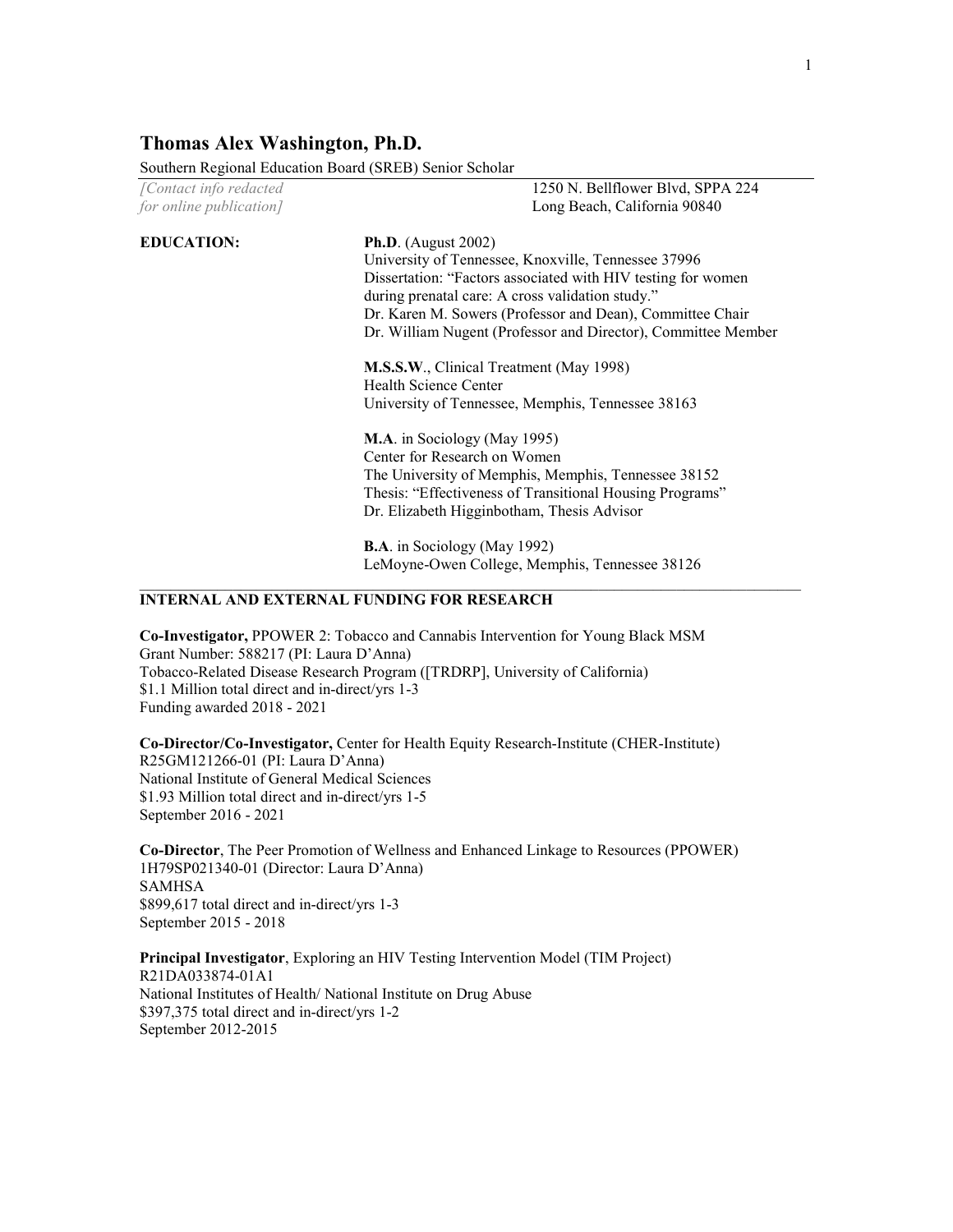**Principal Investigator** "Pilot Study: HIV Testing Intervention Model Video Development and Pilot." (Sub-Award)**,** Funding provided by the UCSF Center for AIDS Prevention Studies, NIH grants R25 DA028567, R25 HD045810, and R25 MH067127 \$25,000 direct/ yr 1, Awarded for 2012 to 2013

**Principal Investigator,** University Research Office SCAC, California State University, Long Beach To edit and resubmit an HIV grant proposal to the National Institute on Drug Abuse. 3 Units Course Release Funding awarded for 2011-2012.

**Principal Investigator,** University Research Office SCAC, California State University, Long Beach Pilot Study: Human Sexuality Education Model for Practitioners. 3 Units Course Release Funding awarded for 2010-2011.

**Principal Investigator (Subproject)**. Exploring an HIV Status Awareness Model for Black MSM (HSAM), Funded as part of the Research Infrastructure for Minority Institutions (RIMI) [PI: Dr. F. King Alexander, CSULB President, Project Director: Dr. Kevin Malotte] National Center on Minority Health and Health Disparities, National Institutes of Health (NIH), [P20MD003942]. \$80,000 direct/ yrs 1-2 October 2009-2011.

**Consultant,** Feasibility of an Intervention Program for Substance Abuse Counselors working with Black MSM/W in treatment. \$17,600 direct/ yr 1 Sub-Contract provided by Danya Institute and SAMSHA 2008-2009.

**Principal Investigator,** University Research Office, California State University**,**  Pilot Study: Behavioral Research Opportunity using Web-based Methods. \$5,000 Awarded for Summer 2009.

**Senior Research Fellow,** National Center for Health Behavioral Change, Baltimore, MD Development of the "Multicultural Competence: Manual for Public Health Education and Curriculum" Kellogg Foundation, \$10,000 direct/ yr 1 2007-2008.

**Faculty Research Fellow,** Morgan-Johns Hopkins Center for Health Disparities, "Taking AIDS Prevention to the Street" (TAPS)**,** Drug Abuse Research Program**,** Funding provided by NIDA [PI: Dr. Dorothy Browne, DrPH], \$20,000 direct yrs 1-2 2003-2005.

**Principal Investigator/CSWE Fellow,** "Factors associated with HIV testing for women during prenatal care: A cross validation study." (Supplemental Funding)**,** Funding provided by the NIMH Research on AIDS Office**,** Type 2, Activity T32, I/D Serial No.: MH16089-21, \$12,000 direct/ yr 1 2001-2002.

## **AWARDS AND HONORS:**

**2020 Transgender Image Award,** Nominated and Selected by the Community Advisory Board of the TEACH Project, Behavioral Health Services, Inc., Long Beach, CA, February 2020. In recognition of leadership in the LGBTQ+/Transgender community, and efforts to build a safe space and health promotion for a community that has been marginalized and underserved.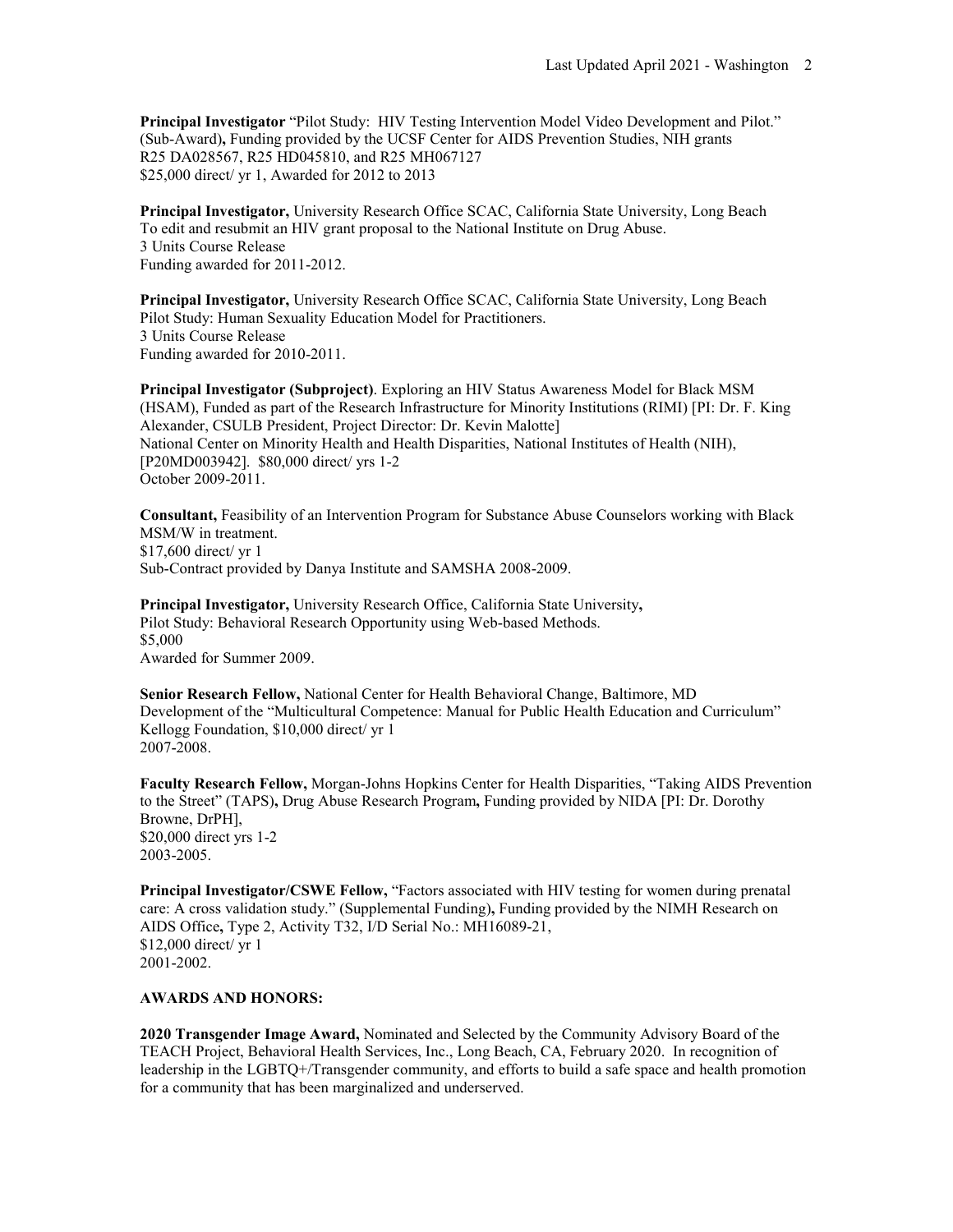**President's Award for Outstanding Faculty Achievement,** Office of the President, California State University, Long Beach, May 2019.

**Distinguished Faculty Scholarly and Creativity Achievement Award,** Nominated and Selected by the Faculty and Academic Senate to receive the award from the Office of the Provost and the University, California State University, Long Beach, April 2017.

**The African American Warriors Award**, ADAM Project and Dorothy Lee Coverson Foundation, Long Beach, CA, February 2017.

**Grand Marshal,** Commencement Ceremony, College of Health and Human Services, California State University, Long Beach, May 2011.

**Gerald Ludd Lifetime Achievement Award,** National African American MSM HIV/AIDS Leadership Conference, Brooklyn, New York, 2011.

Who's Who in America 2011. Marquis 65<sup>th</sup> Edition. Selected September 2010.

**Lavender Graduation Faculty Marshal,** Selected to serve as the Lavender Graduation Faculty Marshal for the 2010 Lavender Graduation Ceremonies at California State University, Long Beach, May 2010.

**Early Academic Career Excellence Award,** Nominated and Selected by the Faculty and Academic Senate to receive the Early Academic Career Excellence Award from the Office of the President and the University for excellence in research, scholarship, teaching, and service within maximum of three years at the University, California State University, May 2010.

**Doctoral Scholar,** SREB Doctoral Scholar's Award, Award provided by the Southern Regional Education Board, August 1998 to July 2002.

| • HIV/AIDS (prevention: gay males, IDUs, and pregnant women)<br>• Human Sexuality (cognitive theory and gender identity issues)<br>• Social Inequality (race, class and gender issues) |
|----------------------------------------------------------------------------------------------------------------------------------------------------------------------------------------|
| • Program Evaluation (cancer prevention models and housing)                                                                                                                            |
| • Descriptive and Inferential Statistics (Ph.D. Level)                                                                                                                                 |
| • Introduction to Biostatistics (MS and MPH Levels)                                                                                                                                    |
| • Research Methods (BSW and MSW Levels)                                                                                                                                                |
| • Human Development (BSW and MSW Levels)                                                                                                                                               |
| • Oppressed Groups and Social Policy (MSW Level)                                                                                                                                       |
|                                                                                                                                                                                        |

## **EMPLOYMENT:**

**Co-Director,** Center for Health Equity Research Institute and Webinar Series California State University, Long Beach, 1250 Bellflower Boulevard, Long Beach, CA 90840.

June 2016 Responsible for managing the webinar series, facilitating the webinar to Present as the host, identifying and selecting engaging topics using evaluation data, and selecting expert presenters to deliver content to early career faculty interested in applying for NIH level funding. Additionally, oversee the curriculum for a 6-day intensive training summer institute to engage early career faculty interested in applying for NIH level funding. The faculty are primarily from minority serving institutions from across the U.S., and they conduct health equity research. Review applications and select participants for the institute. Oversee the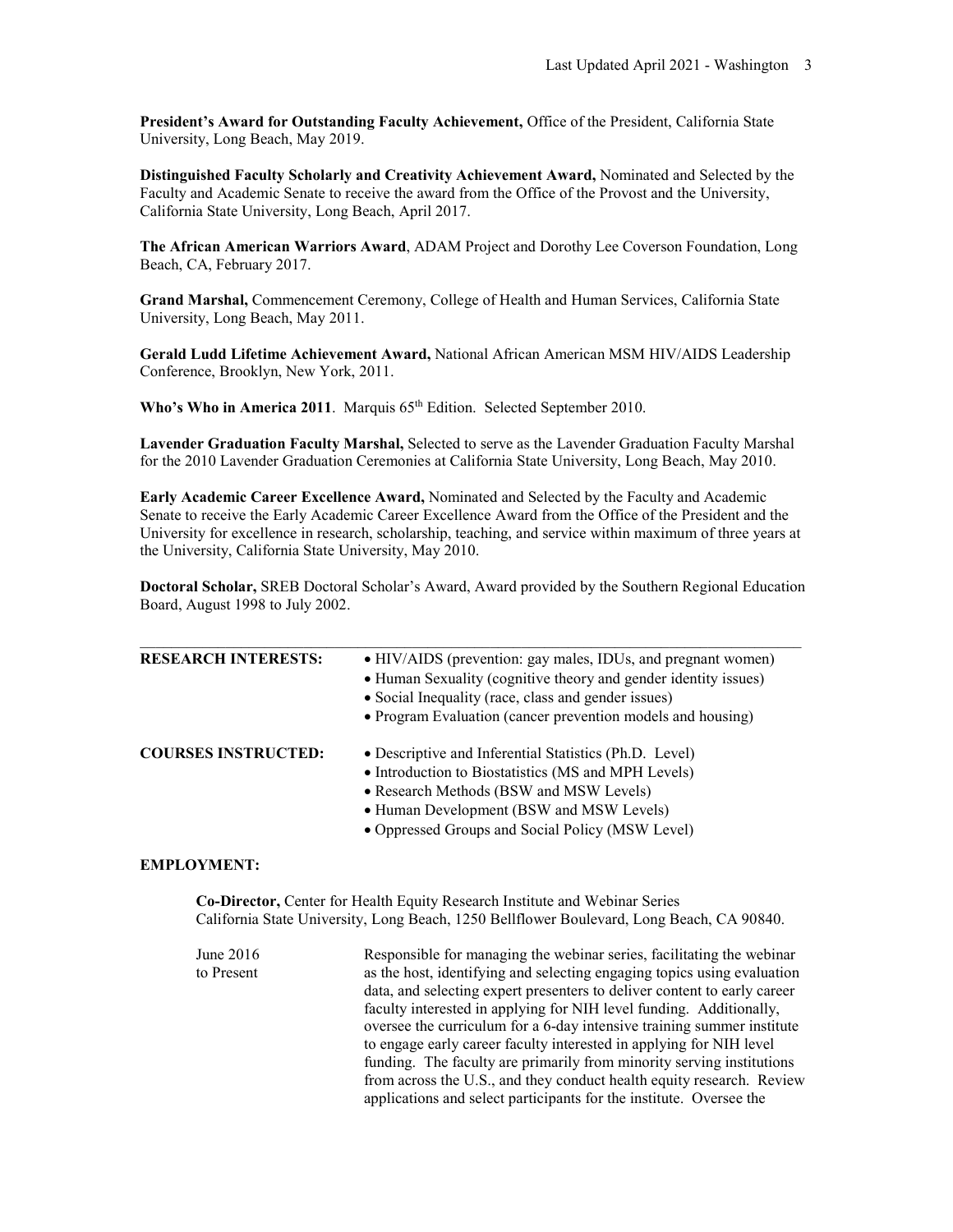selection of senior expert NIH-level researchers who serve as mentors for the summer institute. Budget is 1.93 million, five years direct and in-direct.

**Interim Assistant Co-Director,** BUILD Training Core, College of Health and Human Services California State University, Long Beach, 1250 Bellflower Boulevard, Long Beach, CA 90840.

January 2015 Represented the Schools and Departments in the College of Health and to May 2015 Human Services on the Building Infrastructure Leading to Diversity (BUILD) Student Training Core (NIH funded initiative). Assisted with the development of a summer training program for undergraduate students interested in biomedical and behavioral research (lower division). Additionally, facilitated information sessions for students and faculty, recruitment, and reviewed student applications for the BUILD program.

**Full Professor (w/Tenure),** College of Health and Human Services, School of Social Work, California State University, Long Beach, 1250 Bellflower Boulevard, Long Beach, CA 90840.

Fall 2012 Instructed Research Methods, directed graduate level theses, developed to Present an HIV/AIDS and Community Engagement course, collaborated with public health scientists in the Center for Health Care Innovation, performed grant writing for external funding and statistical analyses.

**Visiting Associate Professor** (Summer 2012/2013)**, Visiting Full Professor** (Summer 2014), Center for AIDS Prevention Studies, Department of Medicine, University of California, San Francisco, 50 Beale St, Ste 1300, San Francisco, CA 94105.

Summer 2012, 2013 Trained and collaborated with behavioral scientists conducting and Summer 2014 HIV/AIDS and health disparities research with minority communities.

**Associate Professor,** College of Health and Human Services, School of Social Work, California State University, Long Beach, 1250 Bellflower Boulevard, Long Beach, CA 90840.

Fall 2008 Instructed Research Methods, directed graduate level theses, developed to Spring 2012 an HIV/AIDS and Community Engagement course, collaborated with public health scientists in the Center for Health Care Innovation, performed grant writing for external funding and statistical analyses.

**Associate Professor (w/Tenure) and Chair-MSW Admissions Committee,** School of Social Work, Morgan State University, 1600 East Cold Spring Lane, 428 Jenkins Building, Baltimore, MD 21251, Phone: *[Redacted]*

Fall 2006 **Instructed Statistics in the PhD program**; Epidemiology, Human Spring 2008 Development and Research Methods courses at the Bachelor and Master's levels. Directed and organized the MSW program admissions process. Assisted with the development of a new MSW and PhD program. Assisted with the stages for a successful CSWE reaffirmation of a 29 year old BSW program. Advised graduate students in the MSW and Ph.D. programs, and served as a member of dissertation committees in the School of Health and Public Policy. Supervised Student Assistants.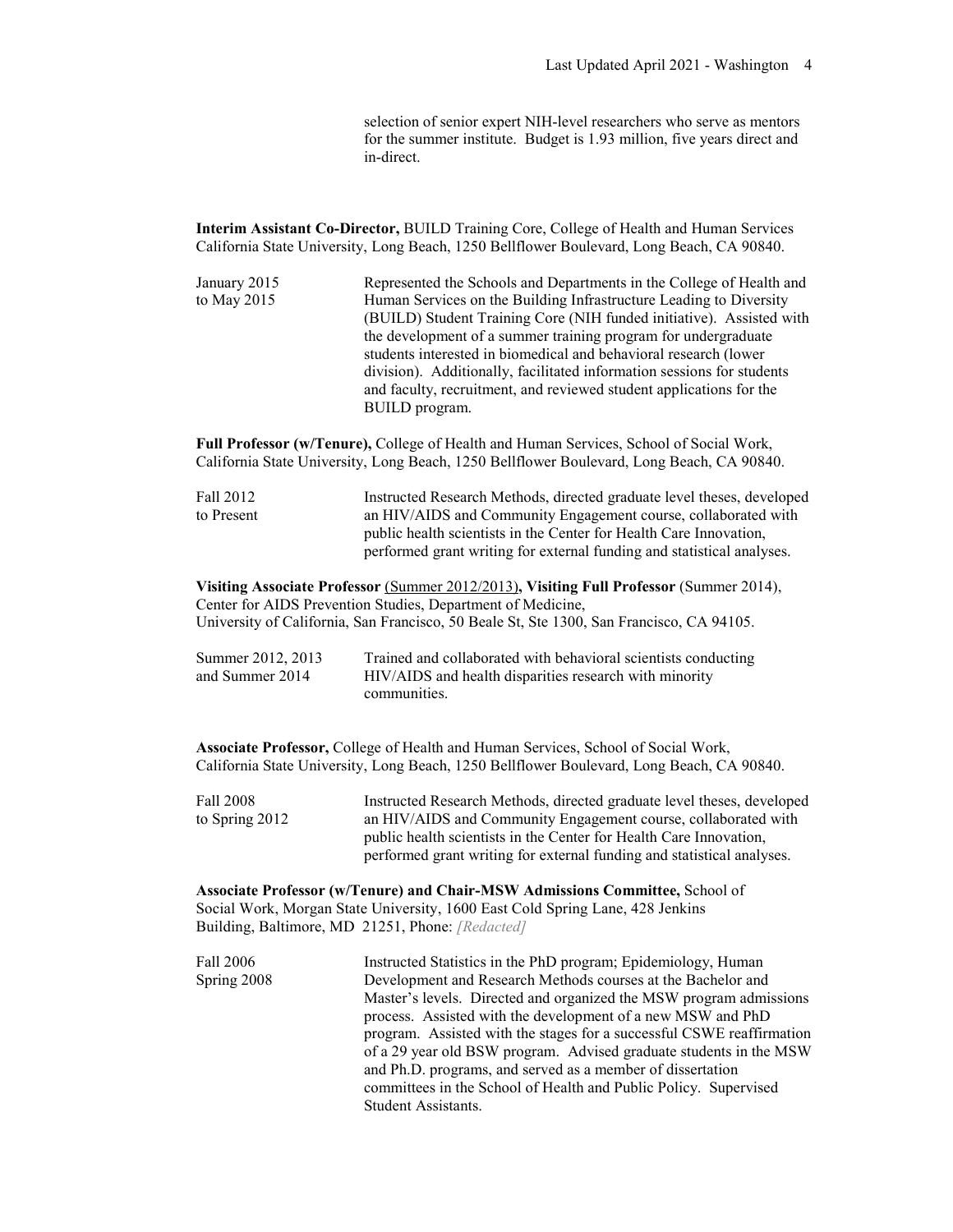**Assistant Professor/Interim Graduate Admissions Coordinator,** School of Social Work, Morgan State University, 1600 East Cold Spring Lane, 428 Jenkins Building, Baltimore, MD 21251, Phone: *[Redacted]*

| Fall 2002      | Instructed Research Methodology: The course material covers 1) basic       |
|----------------|----------------------------------------------------------------------------|
| to Spring 2006 | to considerations in problem formulation and research design; 2)           |
|                | identification of the steps in the research process and their              |
|                | interrelationships, 3) an introduction to critically analyzing research in |
|                | the media and professional journals; 4) systematic evaluation of           |
|                | practice and research in the field, 5) introduction of the application of  |
|                | social statistics, 6) ethical and human diversity issues in research.      |
|                | Managed courses on-line with the use of Blackboard.                        |
|                | Instructed Human Behavior and the Social Environment: This two-            |
|                | semester course-sequence (SOWK 331/332 and 530) examines physical          |
|                | and social environments, including communities and organizations as        |
|                | the context for life course development. Using the Ecological Systems      |
|                | Perspective as a framework, the course focuses on the complex and          |
|                | dynamic interaction between various systems.                               |
|                |                                                                            |

**Faculty Affiliate,** Morgan- Johns Hopkins Center for Health Disparities Solutions/Drug Abuse Research, 1600 East Cold Spring Lane, 428 Jenkins Building, Baltimore, MD 21251, Phone: *[Redacted]*

Fall 2002 Developed grant proposals, manuscripts for publication, facilitated to 2008 workshops, developed research designs, selected methodologies, performed data analyses using EPI 2000 and SPSS for HIV and drug abuse research projects; Program Director: Dorothy Brown, Dr.PH. Collaborated with Senior Scientists, Drs. Steffanie Strathdee and David Vlahov, to examine the Natural History of HIV Infection Among Injection Drug Users, particularly gay males.

**Assistant to the Dean,** College of Social Work, University of Tennessee, 118 Henson Hall, Knoxville, TN 37996, Phone: *[Redacted]*

| to May 2002<br>Center Evaluation Grant Project; the Youth Violence Prevention Center |  |
|--------------------------------------------------------------------------------------|--|
|                                                                                      |  |
| Grant Project; Evaluated programs and outreach functions; Coordinated                |  |
| Social Work conferences; Analyzed data using SPSS, Served as a                       |  |
| member of research teams, attended professional meetings, analyzed                   |  |
| data for manuscripts, served as a liaison between the Dean and research              |  |
| team members, Dean: Karen M. Sowers, Ph.D. College of Social                         |  |
| Work.                                                                                |  |

**Biostatistics Teaching Assistant/Associate,** (Course 530 Biostatistics) Department of Health and Safety Sciences, College of Human Ecology, University of Tennessee, Knoxville, TN, 37996, Biostatistics Sequence Chair: Dr. Paula Carney, Phone: *[Redacted]*

| August 1999 | Instructed graduate students with learning descriptive and inferential |
|-------------|------------------------------------------------------------------------|
| to May 2001 | statistics using EPI 2000 (statistical program). Developed course      |
|             | outline, lectures, graded assignments, administered exams and utilized |
|             | Blackboard (an online web-based course management system).             |
|             | Supervising Professor: Paula Zemel, Ph.D.                              |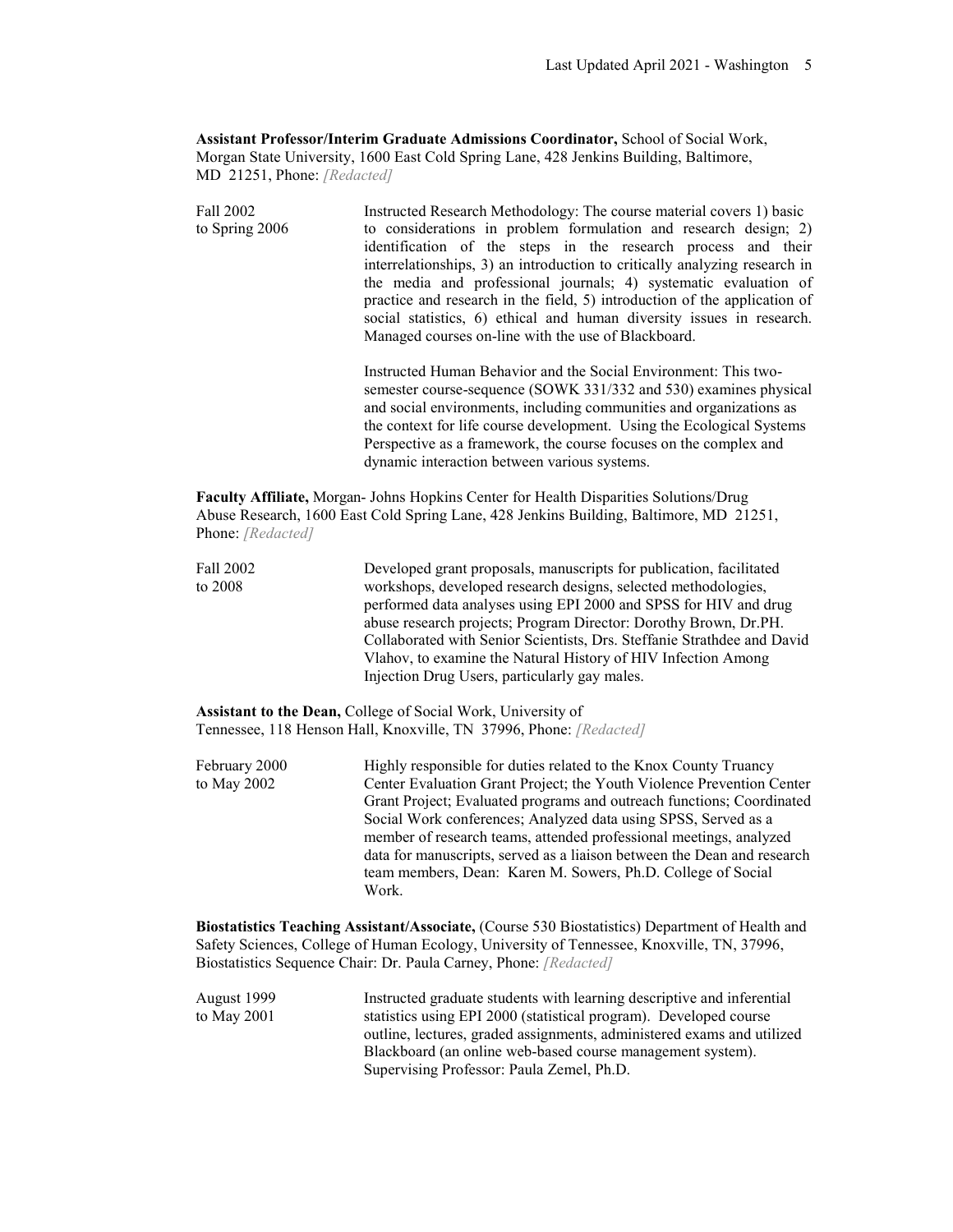**Research Assistant,** Children's Mental Health Services Research Center, University of Tennessee, 118 Henson Hall, Knoxville, TN 37996, Phone: *[Redacted]*

January 1999 Volunteer Infant Parenting Study: Interviewed Mothers with infants to December 2001 who were participating in the Volunteer Infant Parenting Study at the University of Tennessee Hospital Children's Health Services Clinic and the Knox County Health Department for data collection on Neglectful Parenting Practices; PI: Terri Combs-Orme, Ph.D. College of Social Work.

**Research Assistant,** Joint Center for Political and Economic Studies, 1090 Vermont Avenue, N.W., Suite 1100, Washington, D.C. 20005, Phone: *[Redacted]*

September 1999 The Scarboro Community Technical Assistance Project: Conducted to October 1999 face-to-face household interviews gathering data concerning the issues and concerns of residents of the Scarboro community in Oakridge, TN, specifically as it relates to the environment, health, social and economic concerns; Project Manager: Jennifer Friday, Ph.D.

**Research Assistant,** Department of Psychiatry, University of Tennessee, Memphis, Tennessee 38163, Phone: *[Redacted]*

Summer 1998 Criminal Justice Diversion Project- NIMH: Interviewed and assessed patients in a criminal justice psychiatric setting and psychiatric emergency room for a Criminal Justice Diversion Project funded by the National Institutes of Mental Health; PI: Randolph Dupont, Ph.D. College of Medicine, Department of Psychiatry; Co-PI: Bridgett Truman, Ph.D. Department of Psychiatry.

**Senior Data Integrity Clerk,** Department of Preventive Medicine, University of Tennessee, 66 North Pauline, Memphis, Tennessee 38163, Phone: *[Redacted]*

March 1996 Women's Health Initiative: Reviewed questionnaires, performed data August 1997 entry and randomized participants in a double-blinded placebo controlled Cancer Research Project investigating the effects of hormone replacement in women in reducing their risk for Breast Cancer, PI: William Applegate, M.D. Preventive Medicine, College of Medicine; Supervisor: Janet Elam, Preventative Medicine.

**Graduate Research Assistant**, Center for Research on Women, The University of Memphis, Clement Hall, Memphis, Tennessee 38154, Phone: *[Redacted]*

| August 1994    | Several projects (Women and Work/Childcare Providers): Developed    |
|----------------|---------------------------------------------------------------------|
| to August 1995 | bibliographies for research proposals, utilized databases, reviewed |
|                | books for database selection, and edited material for publication;  |
|                | Director: Elizabeth Higginbotham, Ph.D. Department of Sociology;    |
|                | Major Chair: Lynet Uttal, Ph.D. Department of Sociology.            |

### **CLINICAL PRACTICE EXPERIENCE:**

| July 1998   | <b>Homebound Support Worker, Family Support Program, Shelby</b>   |
|-------------|-------------------------------------------------------------------|
| to May 2002 | Residential Vocational Services (SRVS), Memphis, TN 38104, Phone: |
|             | [Redacted]                                                        |

Conducted needs assessments of homebound patients and assisted with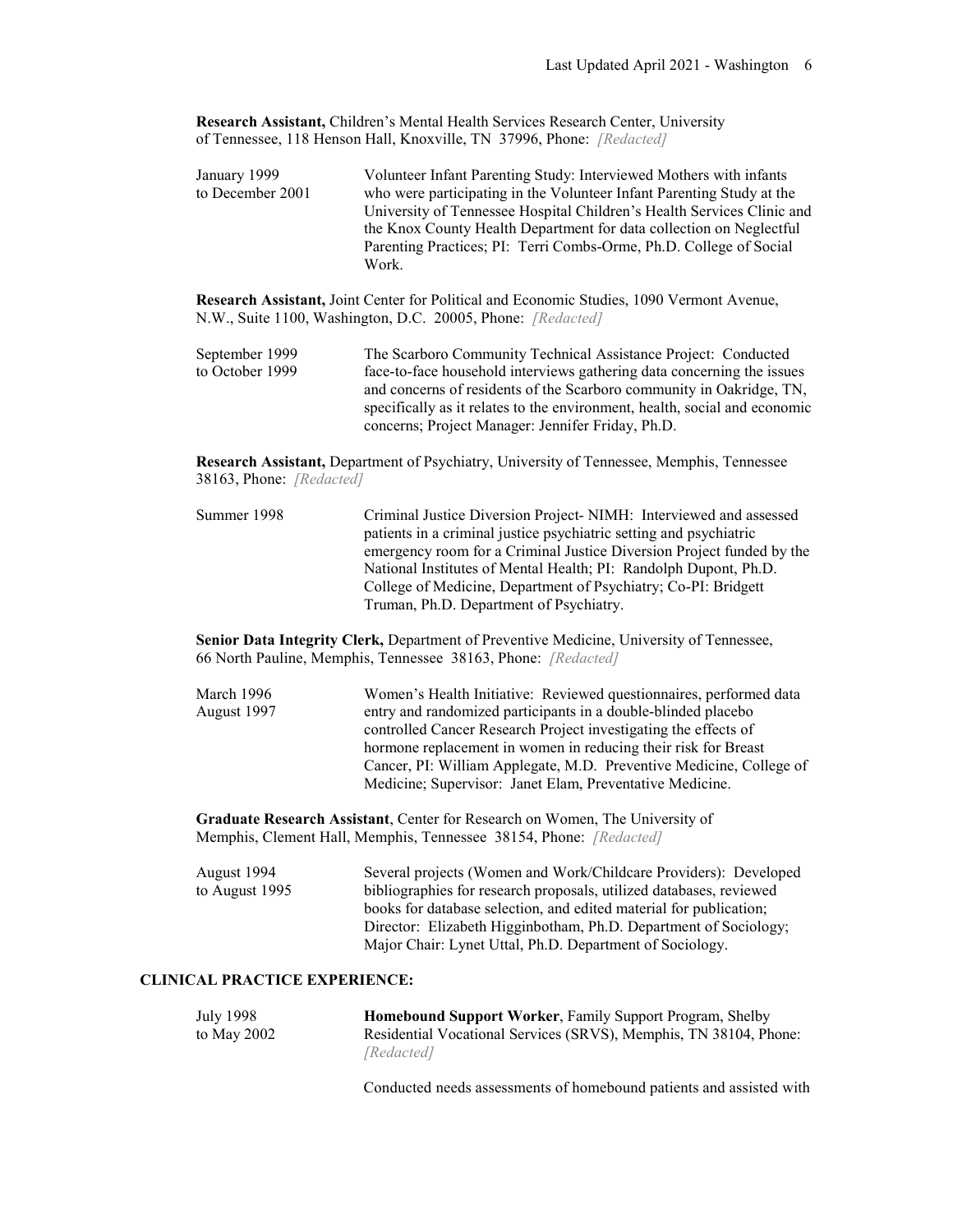referrals, transportation, social and vocational support services as needed (Part-time Employment).

| August 1997<br>to May 1998  | Clinical Social Worker/Intern, Department of Social<br>Work/Outpatient Psychiatry, Veterans Affairs Hospital, Memphis, TN<br>38104, Phone: [Redacted]                                                                                                                                                                                                                                                                                                                                                                                                                                                                                                   |
|-----------------------------|---------------------------------------------------------------------------------------------------------------------------------------------------------------------------------------------------------------------------------------------------------------------------------------------------------------------------------------------------------------------------------------------------------------------------------------------------------------------------------------------------------------------------------------------------------------------------------------------------------------------------------------------------------|
|                             | Conducted psychosocial assessments, facilitated life skills groups for<br>patients with mental disorders (i.e., Schizophrenia) and substance abuse<br>issues. Recorded process notes for each patient session. Provided<br>social skills training in the following areas: social interaction,<br>assertiveness training, relaxation training, and money management.<br>Conducted therapy in a Day Treatment group setting and provided<br>individual and family therapy with veterans and their families.<br>Collaborated with a multidisciplinary team, including primary care<br>physicians, psychologists and nurses. Supervisor: Pam Carroll, LCSW. |
| June 1997<br>to August 1997 | <b>Medical Social Worker/Intern, Department of Social</b><br>Work/Ambulatory Care, Veterans Affairs Hospital, Memphis, TN<br>38104, Phone: [Redacted]                                                                                                                                                                                                                                                                                                                                                                                                                                                                                                   |
|                             | Conducted psychosocial assessments. Developed intervention and<br>treatment plans for patients. Recorded process notes and case                                                                                                                                                                                                                                                                                                                                                                                                                                                                                                                         |

management as needed; collaborated with a multidisciplinary team to assure that patients received quality health care and utilized the crisis intervention treatment modality in an ambulatory care setting. Supervisor: James Herron, LCSW. (25 to 30hrs/wk).

## **PUBLICATIONS (Chronological Order; \* Student Author):**

Ellis, R., Sowers, K**., Washington, T.A**., & Currant, M. (2002). Optimizing treatment effects for substance-abusing women with children: An evaluation of the Susan B. Anthony Center. Research on Social Work Practice. 12(1), 143-158.

**Washington, T.A**. (2002). The homeless need more than just a pillow; They need a Pillar: An evaluation of a transitional housing program. Families in Society. 83(2), 183-188.

- **Washington, T.A.** (2003). A critical need for research: African American MSM who inject illicit drugs. HIV/AIDS Orientation & Professional Education Program News, 6(4), 5.
- Corcoran, K., **Washington, T.A**., & Meyer-Adams, N. (2005). The impact of gang membership on mental health symptoms, behavior problems and antisocial criminality of incarcerated young men. Journal of Gang Research 12(4), 25-35.

**Washington, T.A**., & Murray, J. (2005). Breast cancer prevention strategies for aged Black lesbian women. Journal of Gay and Lesbian Social Services, 18(1), 89-96.

Belin, P., **Washington, T.A**., & Greene, Y. (2006). Saving Grace: A breast cancer prevention project for African American women. Health and Social Work, 31(1), 73-76.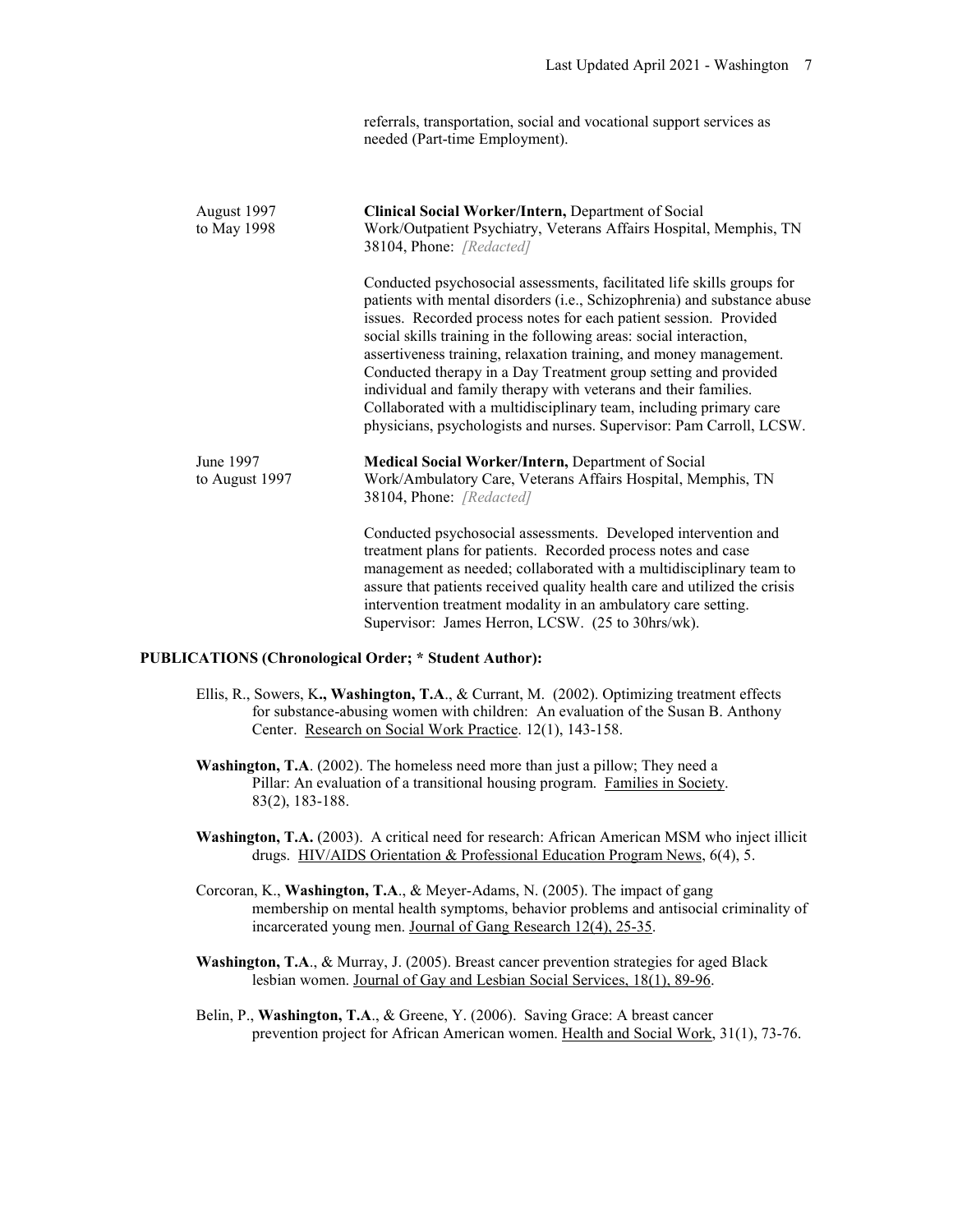- **Washington, T.A**., Galai, N., Cohn, S., Celentano, D., Vlahov, D., & Strathdee, S. (2006). The relationship between self-reported sexual orientation and behavior in a sample of middleaged male injection drug users. Archives of Sexual Behavior, 35(1), 67-74. **[PMCID: PMC2749680]**
- **Washington, T.A.** (2008). The initial placement: Case Description, (Thomlison, B., & Corcoran, K., Eds). In The Evidence-Based Internship. New York: Oxford University Press., 53-57.
- **Washington, T.A**., Wang, Y., & Browne, D. (2009). Difference in condom use among males at historically black colleges and universities. Journal of American College Health, 57(4), 411-416. **[PMCID: PMC467554]**
- **Washington, T.A**., & Meyer-Adams, N. (2009). HIV prevention needs of sex-trading injection drug-using black men who have sex with both men and women. American Journal of Mens Health., June, 4(2), 104-10. **[PMCID: PMC3666913]**
- **Washington, T.A**., (2009). Analysis of AIDS related stigma as a barrier to HIV prevention in East Africa. Conference Proceedings: 22nd International Conference of Social Work, University Campus, Helwan, Cairo, March 10:11, 157-170.
- **Washington TA**, Myer-Adams N, & \*Anaya S. (2009). Eradicating perinatal HIV transmission: A model for Social Work Practitioners. Health & Social Work, 34(2), 149- 152.
- **Washington, T.A**., & Thomas, C. (2010). Exploring the use of web-based HIV prevention for injection drug using Black men who have sex with both men and women: A feasibility study. Journal of Gay and Lesbian Social Services, 22(4), 432-445.
- Klein, H., Lambing, T., Moskowitz, DA., **Washington, T.A**. & Gilbert, L. (2010). Recommendations for Performing Internet-Based Research on Sensitive Subject Matter with "Hidden" or Difficult-to-Reach Populations. Journal of Gay and Lesbian Social Services, 22(4), 371-398.
- Gorin, S., Gehlert, SJ., & **Washington, T.A**. (2010). Health care reform and health disparities: Implications for social workers. Health & Social Work, v.35 (4), 243-247.
- **Washington, T.A**., & Brocato, J. (2010). Exploring the perspectives of substance abusing Black men who have sex with men and women in addiction treatment programs: a need for a human sexuality educational model for addiction professionals. American Journal of Men's Health. DOI: 10.1177/1557988310383331.
- Thomas, C., & **Washington, T.A.** (2011). Religiosity and social support: Implications for the Health-related quality of life of African American Hemodialysis Patients. Journal of Religion and Health, DOI: 10.1007/s10943-011-9483-7.
- **Washington, T.A**., \*Robles, G. & Malotte, CK. (2013). Factors associated with HIV testing history among Black men who have sex with men in Los Angeles County. Behavioral Medicine, 39: 52-59. **[PMCID: PMC3795616]**
- Brocato, J., **Washington, T.A**., Green, Y., & \*Robles, G. (2014). Sexual practices and HIV risk behaviors among African American women partners of sex-trading men who have sex with men and women: A descriptive analysis. Journal of HIV/AIDS & Social Services, *13*(3): 234-251.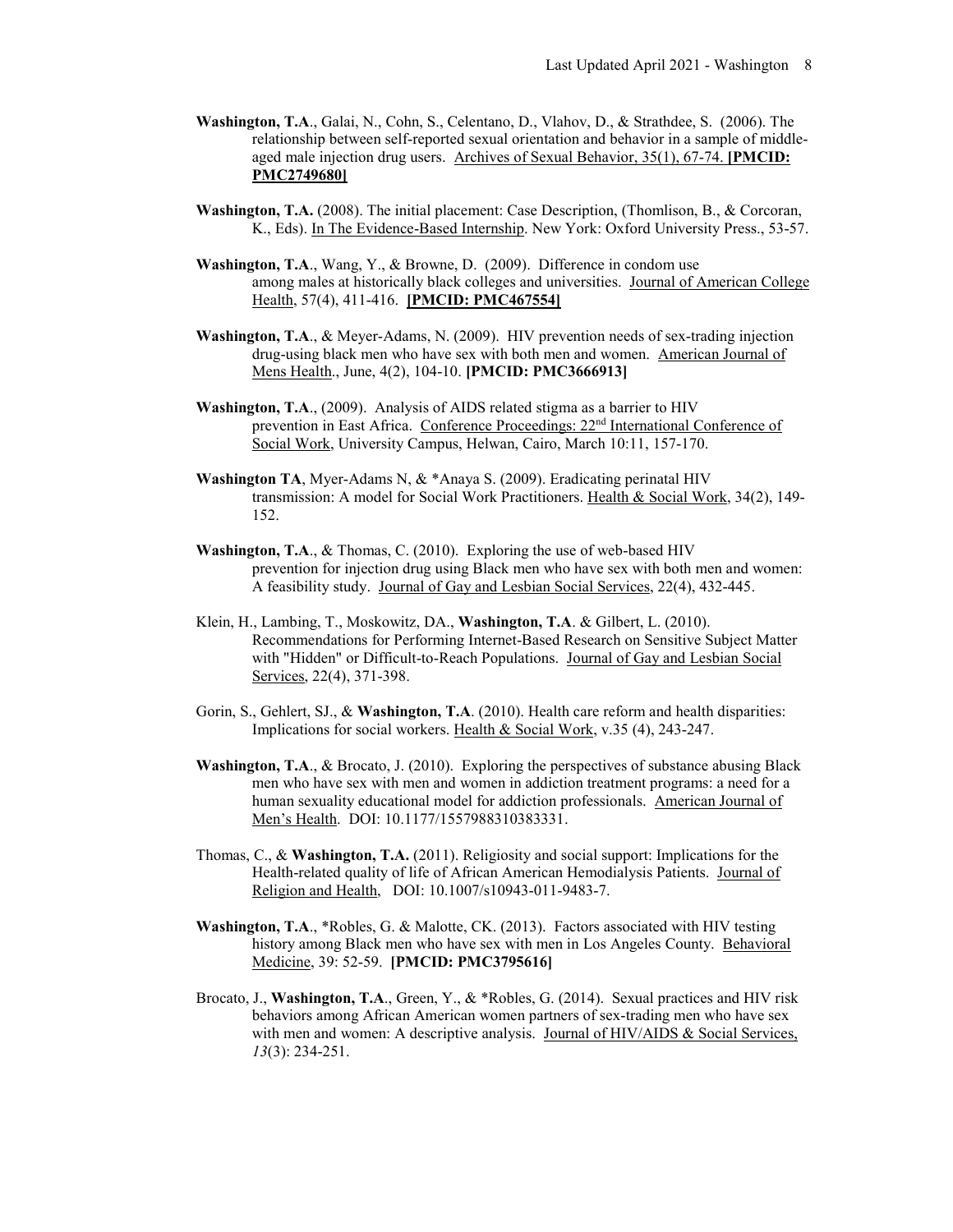- **Washington, T.A.,** D'Anna, L., Meyer-Adams, N., & Malotte, K. (2015). From their voices: Barriers to HIV testing among Black men who have sex with men remain. Healthcare, 3: 234-251. **[PMCID: PMC4688038]**
- \*Patel, S., and **Washington, T.A**. (2017). To Tweet or not to Tweet? Studying the use of Twitter to recruit young Black Men who have Sex with Men into a HIV testing intervention in Los Angeles—A Case-Study. Sage Publications, DOI: http://dx.doi.org/10.4135/9781473989252.
- **Washington, T.A**., \*Patel, S., & Meyer-Adams, N. (2017). Drinking patterns and HIV risk behaviors among Black and Latino men who have sex with men in Los Angeles County. American Journal of Men's Health, 11(4), 834-844. DOI: 10.1177/1557988315605894. **[PMCID: PMC5325819].**
- **Washington, T.A**., Applewhite, S., & Glenn, W. (2017). Using Facebook as a platform to direct young Black men who have sex with men to a video-based HIV testing intervention: A feasibility study. Urban Social Work, 1 (1), 36-52. **[PMCID: PMC5737932].**
- Klein, H., & **Washington, T.A**. (2019). The Pre-Exposure Prophylaxis (PrEP) Stigma Scale: Preliminary Findings from a Pilot Study. International Public Health Journal, 11 (2), 185-196. **[PMC7034943]**.
- Klein, H., & **Washington, T.A.** (2020). Why more men who have sex are not using PrEP–The role played by lack of interest in learning more about PrEP. Journal of Gay & Lesbian Social Services. [https://doi.org/10.1080/10538720.2019.1681339.](https://doi.org/10.1080/10538720.2019.1681339)
- D'Anna, L., **Washington, T.A.** et al. (2020). Exploring awareness of HCV among sexual-minority Black generation millenniums and Gen Z: A qualitative study. Journal of Racial and Ethnic Health Disparities. [https://doi.org/10.1007/s40615-019-00684-8.](https://doi.org/10.1007/s40615-019-00684-8)
- Klein, H., & **Washington, T.A.** (2020). Older versus younger men who have sex with men: awareness of and potential barriers to the use of pre-exposure prophylaxis (PrEP) medication to prevent transmission of HIV. Journal of AIDS and HIV Treatment, 2(2), 42-50.
- D'Anna, L., Chang, K., Wood, J., **Washington, T.A.**, Canjura, C., and \*Owens, J. (In Press, accepted October 2020). Marijuana use and sexual risk behavior among black men who have sex with men in California. Journal of Racial and Ethnic Health Disparities.
- Klein, H., & **Washington, T.A.** (2020). Why are More Men Who Have Sex with Men not using PrEP? The Role Played by Lack of Awareness. Sexual Medicine, 4(8), 1063.
- **Washington, T.A**., Jo Brocato & Applewhite, S., Dyson, Y. D., & \*Ramos, A. (2021). Alcohol and condomless insertive anal intercourse among Black/Latino sexual-minority male non-PrEP users. Urban Social Work, 5(1), 43-58.

### **AUTHORED AND EDITED JOURNALS / BOOK CHAPTERS:**

- Klein, H., & **Washington, T.A.** (2019). Understanding why more men who have sex with men (MSM are not using Pre-Exposure Prophylaxis (PrEP) medication: Results from a pilot study. Advances in Health and Disease, Volume 10. Nova Science Publishers, Inc.: Hauppauge, NY.
- **Washington, T.A**., & Klein, H. (Co-Editor, 2010). Special Issue: Sexual behaviors, sexual safety decisions, HIV risk practices, and the internet. Special Issue: Journal of Gay & Lesbian Social Services, 22(4).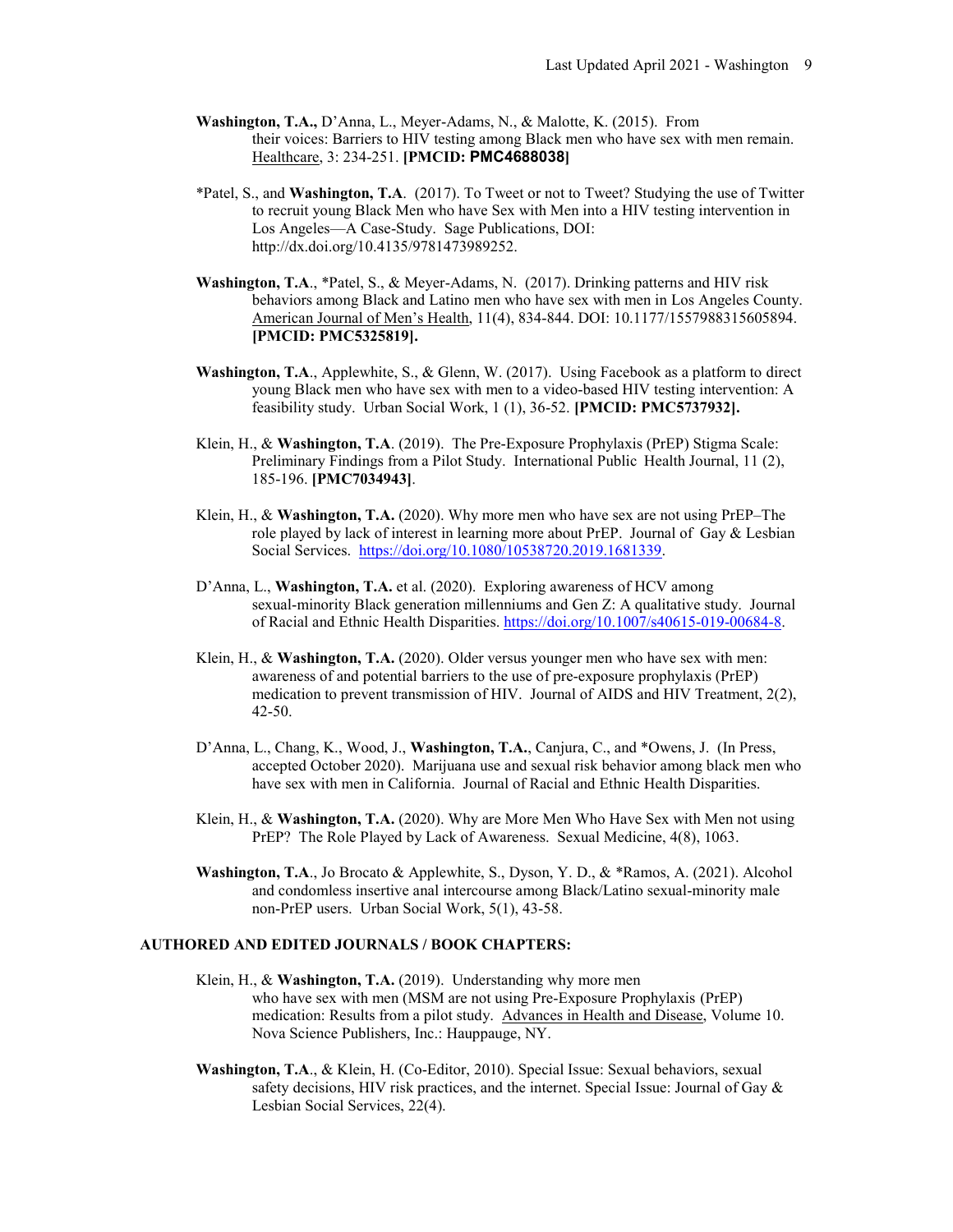Gorin, S., Gehlert, SJ, & **Washington, T.A**. (Co-Editor, 2010). Special Issue on Health Inequalities. Health & Social Work. 35(4), 241-320.

### **MANUSCRIPTS UNDER REVIEW AND IN PROGRESS**

- \*Malone, N., & Washington, T.A. (in progress). Perceptions of the feasibility of long acting injectable PrEP uptake among Black and Latinx sexual minority males.
- Klein, H., & **Washington, T.A.** (in progress).Why Are More Men Who Have Sex with Men Not Using PrEP? Part 3–Perceived Stigma Relating to PrEP and Perceived Obstacles Needing to Be Overcome.

# **PROFESSIONAL CONFERENCES AND PRESENTATIONS:**

### **Conference Presentations-Peer Reviewed**

Dr. Washington has presented his research both nationally and internationally (such places as Thailand, Egypt, Canada, Mexico, Australia, South Africa, Netherlands, California, New York, South Carolina, District of Columbia, Maryland, Tennessee, Pennsylvania, Florida, Georgia, Virginia, Texas, Massachusetts, Illinois).

# **Selected Presentations** (\*student co-author)**:**

- \*Malone, N., **Washington, TA**., Johnson, A. (2020). Perceptions of injectable pre-exposure prophylaxis among sexual minority males. Poster presented at the BUILD CSULB Summer Symposium, July 2020. Long Beach, California.
- \*Owens, J., D'Anna, LH., Canjura, C., **Washington, TA**., Wood, J., and the PPOWER2 Team (2019). Is marijuana a sex drug? Perceptions of young Black men who have sex with men (YBMSM) in Los Angeles County. Presented at the American Public Health Association Annual Program Meeting, November 2019: **Philadelphia, Pennsylvania**.
- Eckman, C., D'Anna, LH., Canjura, C., \*Owens, J., **Washington, TA**., and the PPOWER2 Team (2019). The influence of social norms and pressures to use marijuana among young black men who have sex with men (YBMSM). Presented at the American Public Health Association Annual Program Meeting, November 2019: **Philadelphia, Pennsylvania**.
- Meyer-Adams, N., Brocato, J., **Washington, T.A.** (2018). Twitter as a platform to recruit Black MSM into an HIV intervention. Presented at the Council on Social Work Education Annual Program Meeting, November 2018: **Orlando, Florida**.
- D'Anna, L., Wood, J., Canjura, C., \*Owens, **TA, Washington**, TA (2018). Stigma and discrimination: Fueling the HIV epidemic among young Black men who have sex with men (YBMSM) in Los Angeles County, California. American Public Health Association, Annual Program Meeting, November 2018: **San Diego, California**.
- D'Anna, L., Canjura, C., Wood, J., \*Owens, J., **Washington, T.A**. (2018). Cannabis use and increased risks for HIV among young black sexual minority males in Los Angeles County, California. Presented at the International AIDS Conference, July 2018: **Amsterdam, Netherlands**.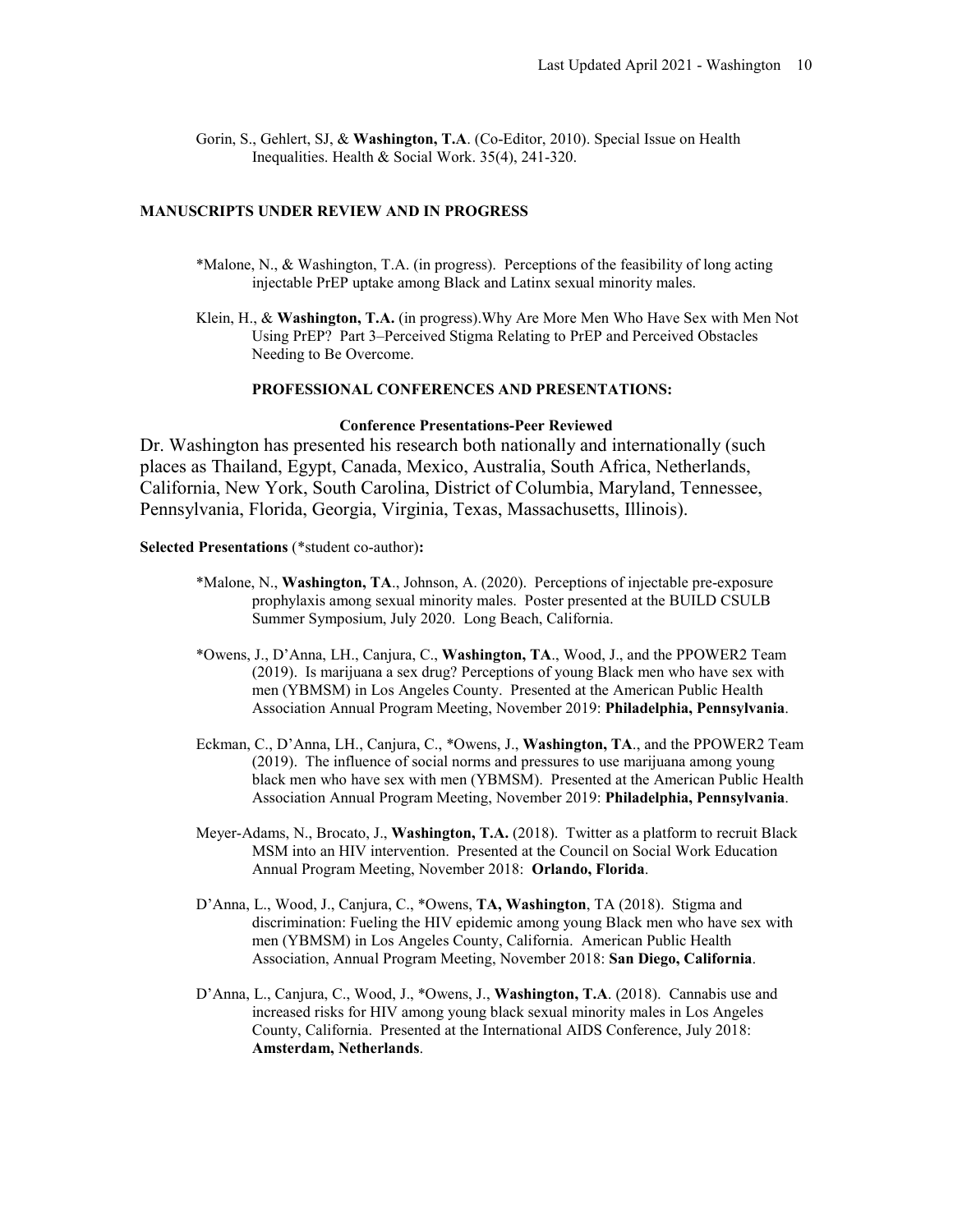- **Washington, T.A**. (2017). Barriers to HIV Testing among young Black MSM. Accepted to present at the 2017 Council on Social Work Education Annual Program Meeting, October 2017: **Dallas, Texas**.
- Jo Brocato & **Washington, T.A.** (2016). Alcohol and condomless insertive anal intercourse among Black/Latino sexual-minority male non-PrEP users. Presented at the 2016 Council on Social Work Education, November 2016: **Atlanta, Georgia**.
- D'Anna, L., **Washington, T.A.,** Canjura, C., Wood, J., Higgins, J., Glenn, W., Sumstine, S., Sabado, P., & Malotte, K. (2016). Barriers to Hepatitis C Testing from the Perspectives of Young Black MSM. Presented at the 2016 APHA Annual Meeting & Expo, Nov. 2016: **Denver, Colorado**.
- **Washington, T.A.** & Applewhite, S. (2016). Using social media as a platform to direct young Black men who have sex with men to an intervention to increase HIV testing. Presented at the 2016 International AIDS Conference, July 2016: **Durban, South Africa**.
- **Washington, T.A.** & Meyer-Adams. (2014). From their voices: Recommendations for motivating HIV testing uptake among Black MSM. Presented at the 2014 Council on Social Work Education, October 2014: **Tampa, Florida**.
- Brocato, J., & **Washington, T.A.** (2014). Alcohol use patterns and HIV risk behaviors among Black and Latino men who have sex with men. Presented at the 2014 Council on Social Work Education, October 2014: **Tampa, Florida**.
- **Washington, T.A.** & \*Patel, S. (2014). Alcohol Misuse, HIV Risk and Testing Uptake, among Black and Latino MSM. Presented at the 2014 International AIDS Conference, July 2014: **Melbourne, Australia**.
- **Washington, T.A.** & \*Robles, G. (2014). Exploring barriers to and recommendations for motivating HIV testing uptake among Black men who have sex with men: A Qualitative Approach. Presented at the 2014 National African American MSM Leadership Conference on HIV/AIDS and other Health Disparities, January 2014: **Orlando, Florida**.
- **Washington, T.A.** (2013). Exploring an HIV Testing Intervention Model: Progress thus far. Presented at the Center for AIDS Prevention Studies Science Chat. June 12, 2013: **San Francisco, CA.**
- Brocato, J., \*Robles, G., & **Washington, T.A.** (2012). Sexual practices and HIV risk behaviors among African American women partners of sex-trading men who have sex with men and women: A descriptive analysis. Poster Presented at the 140th APHA Annual Meeting. October 31, 2012: **San Francisco, California.**
- Agular, J., & **Washington, T.A.**, Garcia-Vega, M., Ellis-Rios, B., Nguyen-Rodriguez, S.T., & Frank, G.C. (2012). Exploring socioenvironmental factors associated with physical activity among Latinos in Los Angeles County. Poster Presented at the 140th APHA Annual Meeting. October 31, 2012: **San Francisco, California.**
- **Washington, T.A., \***Robles, G., & Malotte, CK. (2011). Correlates of HIV testing history among Black men who have sex with men (MSM) in Los Angeles County. Presented at the 2011 Council on Social Work Education Annual Program Meeting. October 2011: **Atlanta, Georgia.**
- **Washington, T.A., \***Robles, G., & Malotte, CK. (2011). Correlates of HIV testing history among HIV tested and untested Black MSM. Poster Presented at the 2011 National HIV Conference. August 2011: **Atlanta, Georgia.**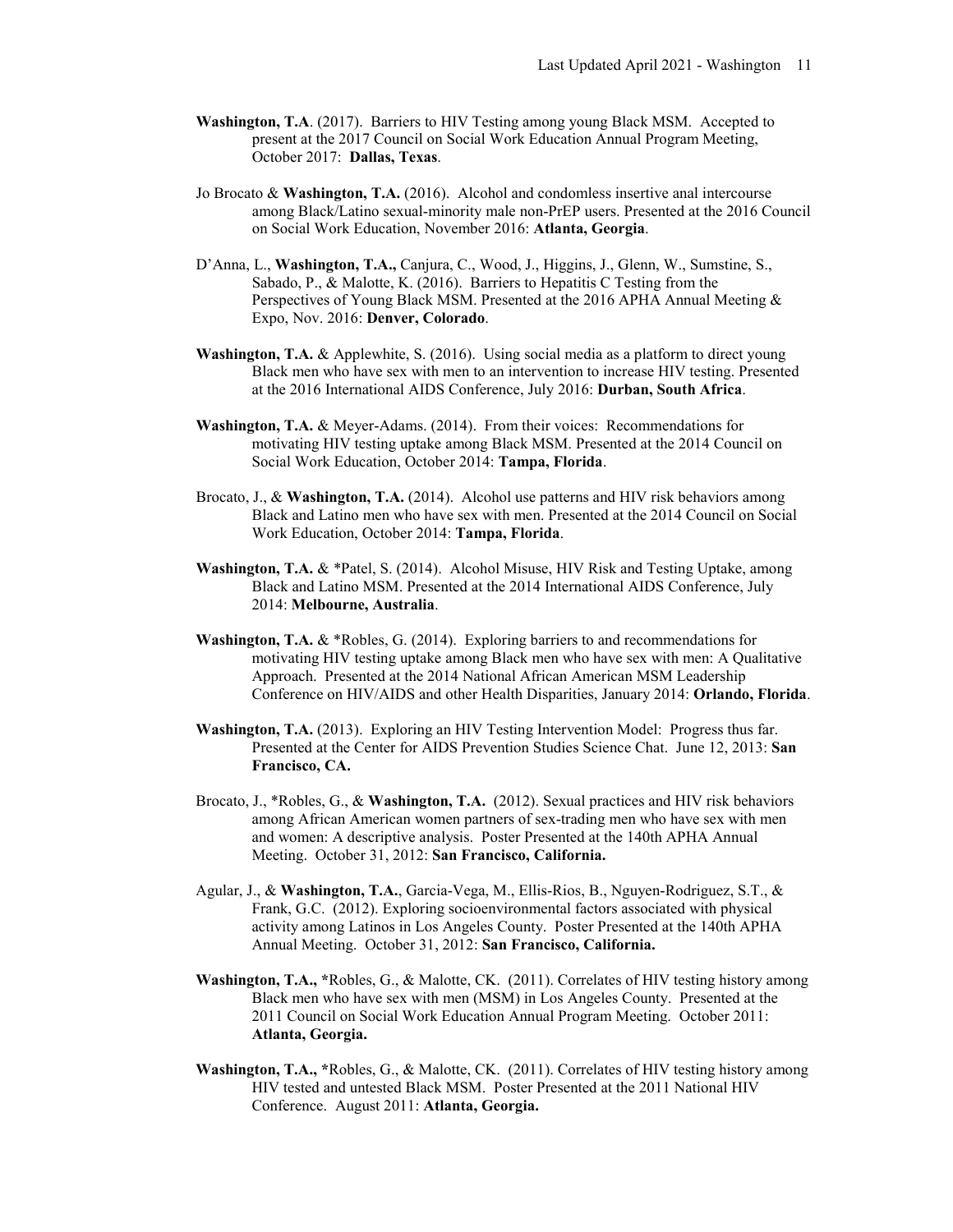- **Washington, T.A.,** & **\***Robles, G. (2011). Challenging General Homophobic Perceptions with a Human Sexuality Education Model (HSEM). Presented at the 2011 National African American MSM Leadership Conference on HIV/AIDS and other Health Disparities January 2011: **Brooklyn, New York.**
- **Washington, T.A., \***Robles, G., & Malotte, CK. (2011). Correlates of HIV tested and untested Black MSM in LA County. Presented at the 2011 National African American MSM Leadership Conference on HIV/AIDS and other Health Disparities January 2011: **Brooklyn, New York.**
- **Washington, T.A., \***Robles, G., & Malotte, CK. (2010). Correlates of HIV tested and untested Black MSM in LA County. Poster presented at the 20th Annual Long Beach Research Symposium November 2010: **Long Beach, California**.
- **Washington, T.A**., Green, Y., & \*Robles, G. (2010). Sexual Practices and HIV Risk Behaviors among a sample of African American Female Primary Partners of Sex-trading MSMW. Presented at the CSULB Annual University Research Symposium, May 2010, **Long Beach, California**.
- **Washington, T.A**. (2010). From the mouths of Black MSMW: Exploring HIV prevention needs for injection drug using Black men who have sex with both men and women. Presented at the National African American Conference on HIV/AIDS and Health Disparities, January 2010: **Atlanta Georgia**.
- **Washington, T.A.** (2009). Eradicating perinatal HIV transmission: A model for Social Work Practitioners. Presented at the 2009 Keeping IT Real Conference: Street-Level Intervention Strategies for Addiction, HIV/AIDS, and Hepatitis, September 2009: **Baltimore, Maryland**.
- **Washington, T.A.** (2009). Exploring the use of web-based HIV prevention for injection drug using Black men who have sex with both men and women. Presented at the 2009 Keeping IT Real Conference: Street-Level Intervention Strategies for Addiction, HIV/AIDS, and Hepatitis, September 2009: **Baltimore, Maryland**.
- **Washington, T.A**. (2009). AIDS-related stigma as a barrier to prevention in East Africa. Presented at the 22<sup>nd</sup> Annual International Social Work Conference, Helwan University, March 2009: **Cairo, Egypt**.
- **Washington, T.A**. (2008). HIV Prevention Needs of Sex-trade Injection Drug Using Black Men Who Have Sex with Both Men and Women. Presented at the 19th Annual Long Beach Research Symposium November 14, 2008: **Long Beach, California**.
- **Washington, T.A**., Littlefield, M. & Meyer-Adams, N. (2008). Integration of theory and practice: using portfolio assessment to evaluate student progress. Presented at the October 2008 Annual Program Meeting Council on Social Work Education: **Philadelphia, PA**.
- Meyer-Adams, N., **Washington, T.A**. & Ely, G. (2007). Virginia Tech shooting and similar devastating events' impact on mental health coursework. Will be presented at the October 2007 Annual Program Meeting Council on Social Work Education: **San Francisco, California**.
- McPhatter, A., & **Washington, T.A**. (2006). A Prescriptive Approach for Urban Social Work Education. Presented at the February 2006 Annual Program Meeting, Council on Social Work Education: **Chicago, Illinois**.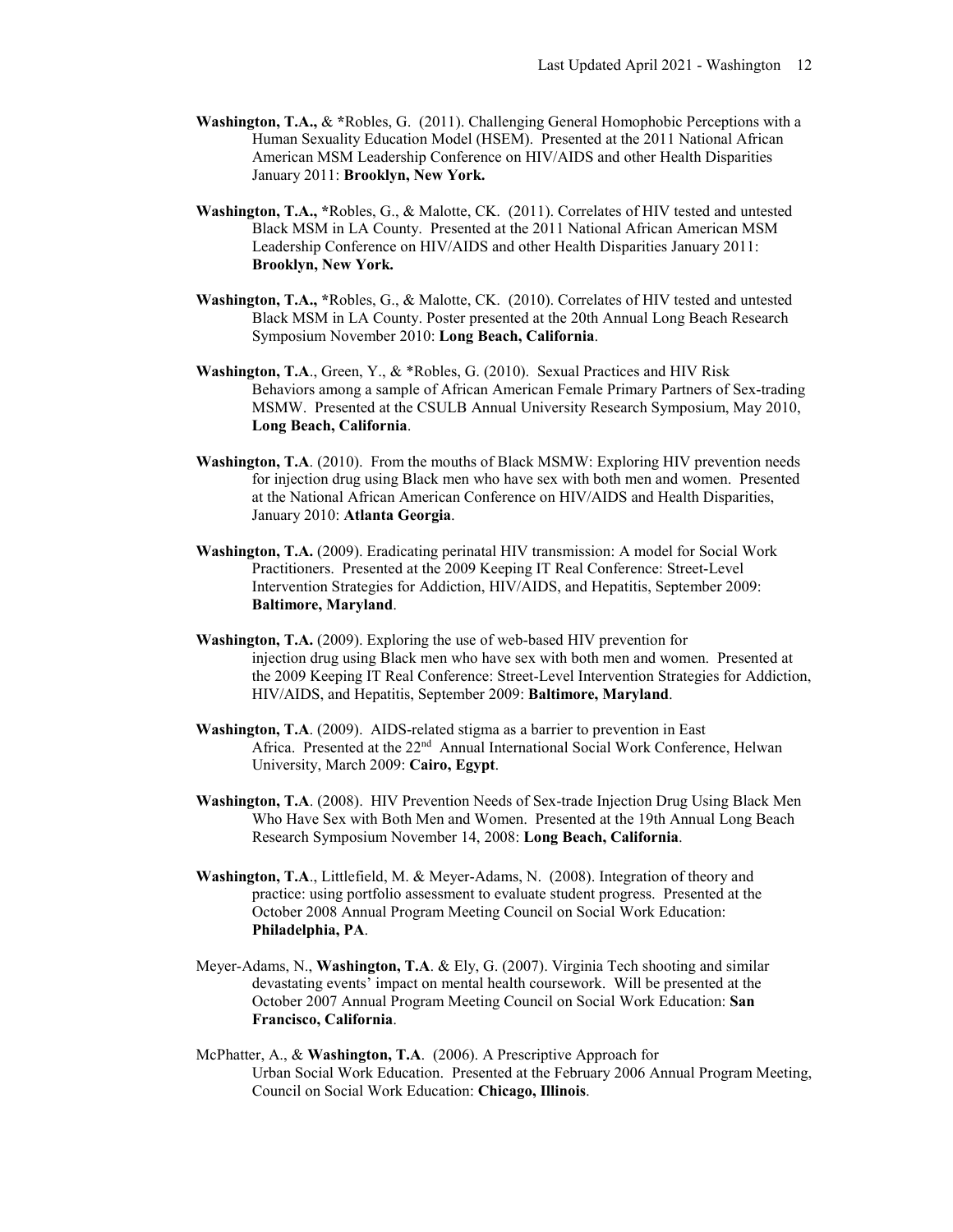- **Washington, T.A**., Meyer-Adams, N., & Semugoma, P. (2006). Social Justice through Social Work: Identifying barriers to HIV Prevention in Uganda. Presented at the February 2006 Annual Program Meeting, Council on Social Work Education: **Chicago, Illinois.**
- **Washington, T.A**. (2005). Predictors of HIV testing for women during prenatal care. Presented at the February 2005 Annual Program Meeting, Council on Social Work Education: **New York, NY.**
- **Washington, T.A**., Galai, N., Cohn, S., Celentano, D., Vlahov, D., & Strathdee, S. (2004). A comparison of self-report sexual orientation and sexual behavior among male injection drug users. Presented at the July 2004 International AIDS Conference: **Bangkok, Thailand.**
- **Washington, T.A**. (2003). Predictors of HIV testing for pregnant women: A cross validation study. Presented at the January 2003 Annual Program Meeting, Society for Social Work and Research: **Washington, DC.**
- **Washington, T.A**., Meyer-Adams, N., & Corcoran, K. (2002). Mental health and behavior problems of incarcerated young men: A comparison of gang members and non-gang members. Presented at the January 2002 Annual Program Meeting, Society for Social Work and Research Poster Session: **San Diego, CA.**
- **Washington, T.A**., Cain, D., & Wilson, E. (2001). Differences in the prevalence of HIV counseling and testing for African-American and European-American pregnant women. Presented at the January 2001 Annual Program Meeting, Society for Social Work Research Poster Session: **Atlanta, GA.**
- Wilson, E., **Washington, T.A.**, Cain, D., & Combs-Orme, T. (2001). Demographic and substantive predictors of attrition in research with high-risk families. Presented at the January 2001 Annual Program Meeting, Society for Social Work Research: **Atlanta, GA.**
- **Washington, T.A**., Cain, D., & Wilson, E. (2000). Differences between HIV couseling and testing rates of European-American and African-American women during prenatal care. Presented at the December 2000 Harvard University W.E.B. DuBois Graduate Society Conference: **Cambridge, MA**.
- Meyer-Adams, N., Wilson, E., **Washington, T.A**., Flaherty, C. (2000). Bibliotherapy with children experiencing parental loss: HIV/AIDS issues. Presented at the March 2000 Annual Meeting of the Tennessee Conference on Social Welfare Training: **Nashville, TN.**
- Combs-Orme, T., **Washington, T.A**., & Meyer-Adams, N. (2000). Measuring neglectful parenting in the general population. Presented at the January 2000 Annual Program Meeting, Society for Social Work Research: **Charleston, SC.**
- Wilson, E., Cain, D., Combs-Orme, T., & **Washington, T.A**. (2000). Anticipating attrition with state-of-the-art tracking techniques. Presented at the January 2000 Annual Program Meeting, Society for Social Work Research: **Charleston, SC.**
- Washington, T.A. (1998). The homeless need more than just a pillow; They need a pillar. Presented at the 1998 Southwestern Social Science Association Annual Conference: **Corpus Christi, TX.**

# **DOCTORAL DISSERTATION COMMITTEES**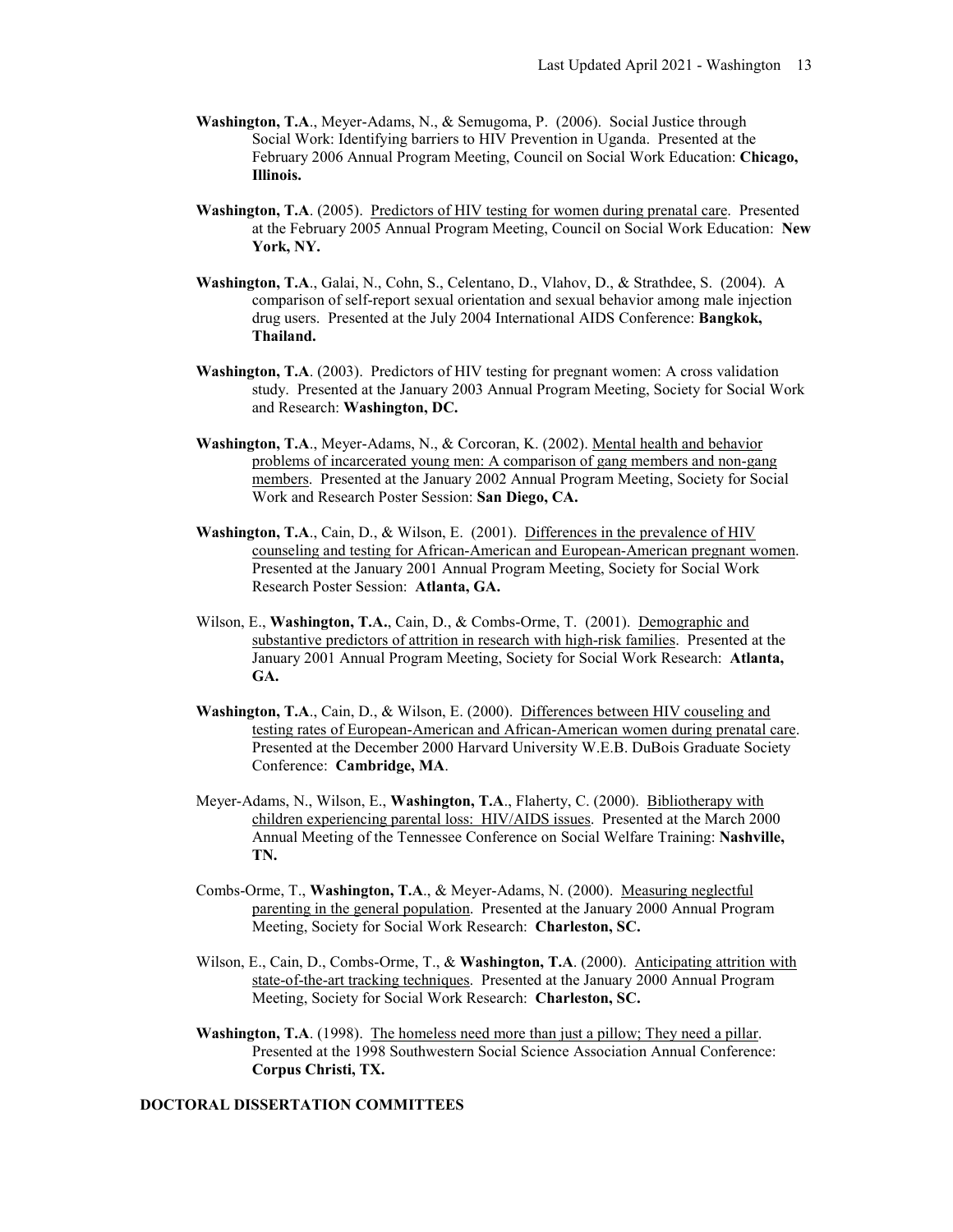Morgan State University School of Community Health and Policy

Idowu, Abimbola (Bola) (DrPH dissertation committee). Graduated, 2005.

Anthony, Angelina M. (DrPH dissertation committee). Graduated, 2006.

Osunwa-Oguamanam, Alphonsus (DrPH dissertation committee). Graduated 2008.

University of Southern California, Rossier School of Education

Rodriquez, Juan (Ed.D. dissertation committee). Anticipated Graduation Date: May 2020.

**MASTER THESES COMMITTEES**, California State University-Long Beach College of Health and Human Services

**Chair of 8 Thesis Committees, 2008-2009 Chair of 8 Thesis Committees, 2009-2010 Chair of 8 Thesis Committees, 2010-2011 Chair of 9 Thesis Committees, 2011-2012 Chair of 9 Thesis Committees, 2012-2013 Chair of 18 Thesis Committees, 2013-2014 Chair of 16 Thesis Committees, 2014-2015 Chair of 9 Thesis Committees, 2015-2016**

#### **COMMITTEE MEMBERSHIP/LEADERSHIP:**

**Faculty Equity Advocate,** CSULB College of Health & Human Services (2020-Present) **Chair,** Evaluation of Instructors Ad Hoc Committee, SSW-CSULB (2020-Present) **Chair,** College Professional Leave Committee, CHHS-CSULB (2020-Present) **Member,** Retention, Tenure, and Promotion Committee, SSW-CSULB (2020-Present) **Chair,** President's Award for Outstanding Faculty Achievement, CHHS Committee, Office of the President, CSULB (Spring 2020) **Member,** CHHS Search Committee, CHHS Associate Dean Position Search (2018-2019) **Chair,** Evaluation of Instructors Ad Hoc Committee, SSW-CSULB (2018, 2019, 2020) **Chair,** CHHS Dean's Review Committee for American Gold Star Manor Proposals (Spring 2017) **Chair,** Search Committee, SSW-CSULB (2016-2018) **Member,** Evaluation of Tenured Faculty Ad Hoc Committee, SSW-CSULB (Spring 2016) **Chair/Member,** College Professional Leave Committee, CHHS-CSULB (2016-2017, 2018-2019) **Member,** College Professional Leave Committee, CHHS-CSULB (2014-2015) **Chair,** Personnel Committee, SSW-CSULB (2014-2016) **Member**, Curriculum Committee, SSW-CSULB (2012-2014) **Member**, Personnel Committee, SSW-CSULB (2012-2014) **Chair,** Awards and Scholarship Committee, CHHS-CSULB (2012 to 2014) **Chair,** Research Sequence, CSULB School of Social Work (2011 to 2012) **Chair,** Student Scholarship Committee, CSULB School of Social Work (2011 to 2014) **Presenter,** Safe Zone Panel, College of Health and Human Services, CSULB (August 2011) **Invited by CSU Chancellor Reed**– to Provide Observation of President F. King Alexander for CSULB President's Six Year Review Committee (July-September 2011) **Co-Chair,** Adhoc CHHS Scholarship Committee, CSULB (2011) **Social Work Faculty Rep,** President Alexander's RIMI Research Team (2009 to Present) **Advisory Board,** CSULB School of Social Work Technology Center (2009 to 2010) **Member,** Internal Education Committee (2010 to 2013) **Secretary**, College of Health and Human Services Faculty Council (2009 to 2011) **Faculty Affiliate**, Center for Behavioral Research and Services (2009 to Present) **Invited Speaker**, Intersections of Sexual Orientation, Race, and Religion, LGBT Diversity Week at CSULB (2009) **Award Presenter**, CSULB Lavender Graduation Ceremony (2009) **Co-Advisor**, Alpha Zeta Chapter, Phi Alpha National Honor Society (2008 to Present) **Member**, University Campus Climate Committee (2008 to 2010) **Member**, Research Sequence (2008 to Present)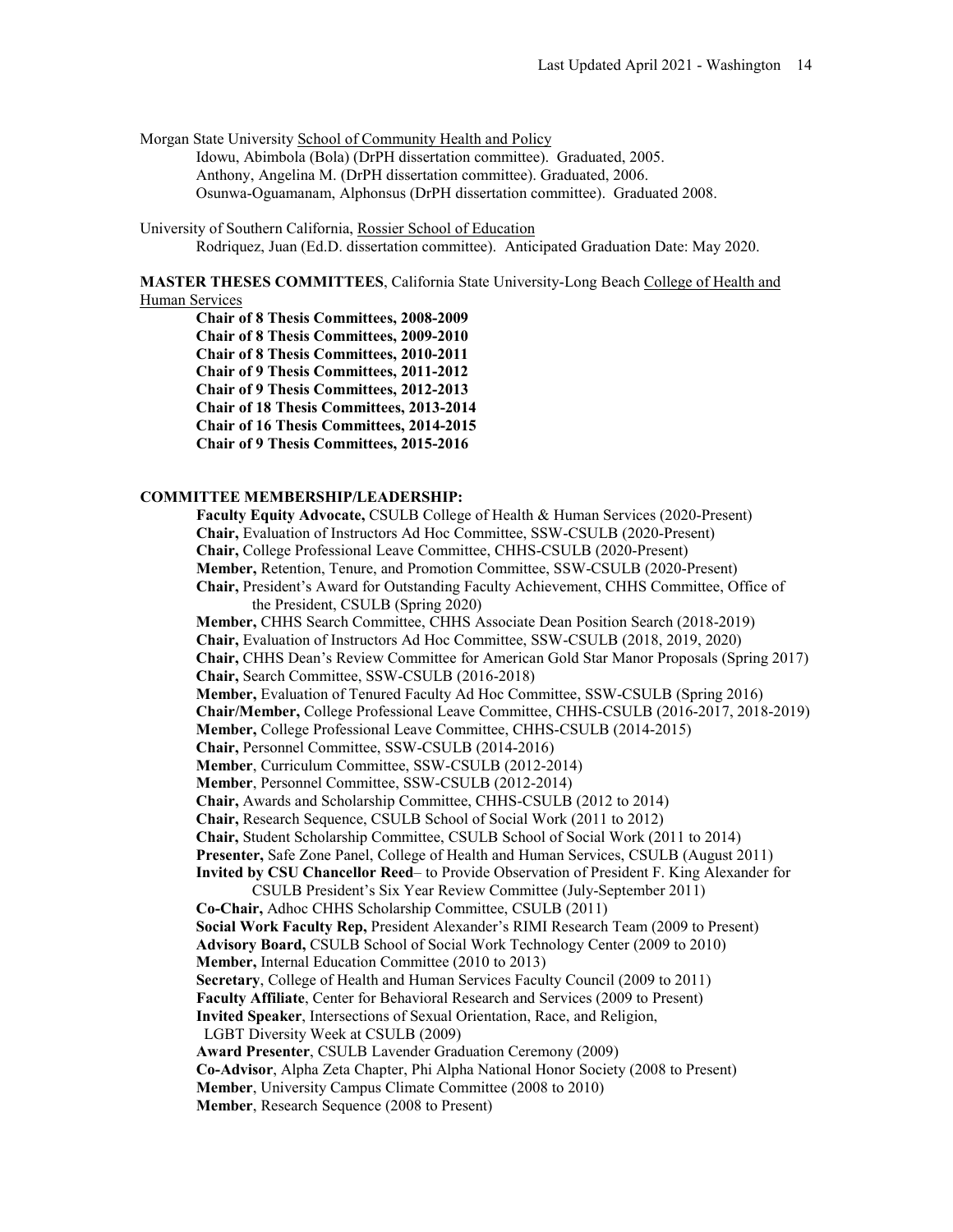**Member**, Practice Sequence (2008 to Present) **Chair**, Research Curriculum Sequence (Fall 2006 to 2008) **Chair**, Retention, Tenure, and Promotion Committee (2006 to 2008) **Chair**, MSW Admissions Committee (January 2005 to 2008) **Chair**, Professional Welfare Committee, President's University Council (2005 - 2006) **Faculty Representative**, President's University Council (August 2004 - 2006) **Chair**, Faculty/Student Grievance Committee (August 2003 - 2006) **Liaison**, Freshman Recruitment Committee School of Education and Urban Studies (August 2003 - 2005) **Chair/Member**, Faculty Search Committee (August 2002 - 2008) **Chair**, Human Development Curriculum Sequence (August 2002 - 2008)

# **COMMUNITY SERVICE AND VOLUNTEER ACTIVITIES:**

**Board Member,** TEACH/ADAM Project, Behavioral Health Svcs (2016-Present) **Reviewer,** Best Practices in Mental Health, national journal (2018) External Reviewer, University of Alabama (2018) **Reviewer**, Journal of Homosexuality, national journal (2018) **Reviewer**, Social Work in Public Health, national journal (2017) **Reviewer**, American Journal of Men's Health, national journal (2017) **External Reviewer**, Retention and Promotion, University of Mississippi **Special Panel Proposal Reviewer,** National Institute on Drug Abuse, NIH, (May 2016) **Reviewer**, IJERPH, international journal (2015) **Reviewer**, American Journal of Men's Health, national journal (2015) **Reviewer**, Journal of Homosexuality, national journal (2014) **Facilitator,** HIV/AIDS Education Workshop, Avalon-Carver Community Ctr (May 2011) **Advisor,** Office of AIDS, state of California Advisory Board (2010 to 2012) **Member,** Long Beach HIV/AIDS Community Planning Group (2009 to 2015) **Invited Speaker,** Eradicating Perinatal HIV, Is it Possible?, End Abuse of Long Beach (2010) **Invited Speaker,** How to Select a Mentor for Junior Faculty, Southern Regional Education Board, Tampa FL (2010) **Invited Speaker,** Writing the Discussion Section, Coppin State University (2009) **Editorial Board Member,** Social Work in Public Health, national journal (2009 to Present) **Editorial Board Member and Reviewer**, Health & Social Work, national journal (2008 to 2012) **Project Director**, Eta Eta Lambda Mentoring Program, Annapolis, MD (2004 to 2006) **Editorial Board Member and Reviewer**, Best Practices in Mental Health (2004 to Present) **Advisory Board Member**, AIDS Link to Intravenous Experience (ALIVE), MD (2002 to 2003) **Research Consultant**, Sandtown Winchester Community Center, MD (2002 to 2007) **Mentor**, Fallstaff Elementary School, Baltimore, MD (2002 to 2005) **Board Member**, Knox County Safe Policy Board, TN (2000 to 2001) **Advisor**, Until There's A Cure (UTAC), HIV/AIDS Education Organization, TN (1998 to 2002) **Volunteer Tutor**, Memphis Literacy Council, TN (1997 to 1998)

## **PROFESSIONAL MEMBERSHIPS:**

American Public Health Association (2006 to Present) Eta Eta Lambda Chapter, Alpha Phi Alpha Fraternity, Inc. (2004 to Present) National Association of Social Workers (2003 to Present) Phi Alpha Honor Society (2000 to Present) Society for Social Work and Research (Doc Student Alliance) (2000 to 2003) Council for Social Work Education (2000 to Present) Southwestern Social Science Association (1998 to 1999) Alpha Kappa Delta International Sociology Honor Society (1995 to 2002)

Certification Seminar - Brief Alcohol Screening and Intervention for College Students (BASICS) June 2016 (Trained by BASICS Expert George Parks, Ph.D.)